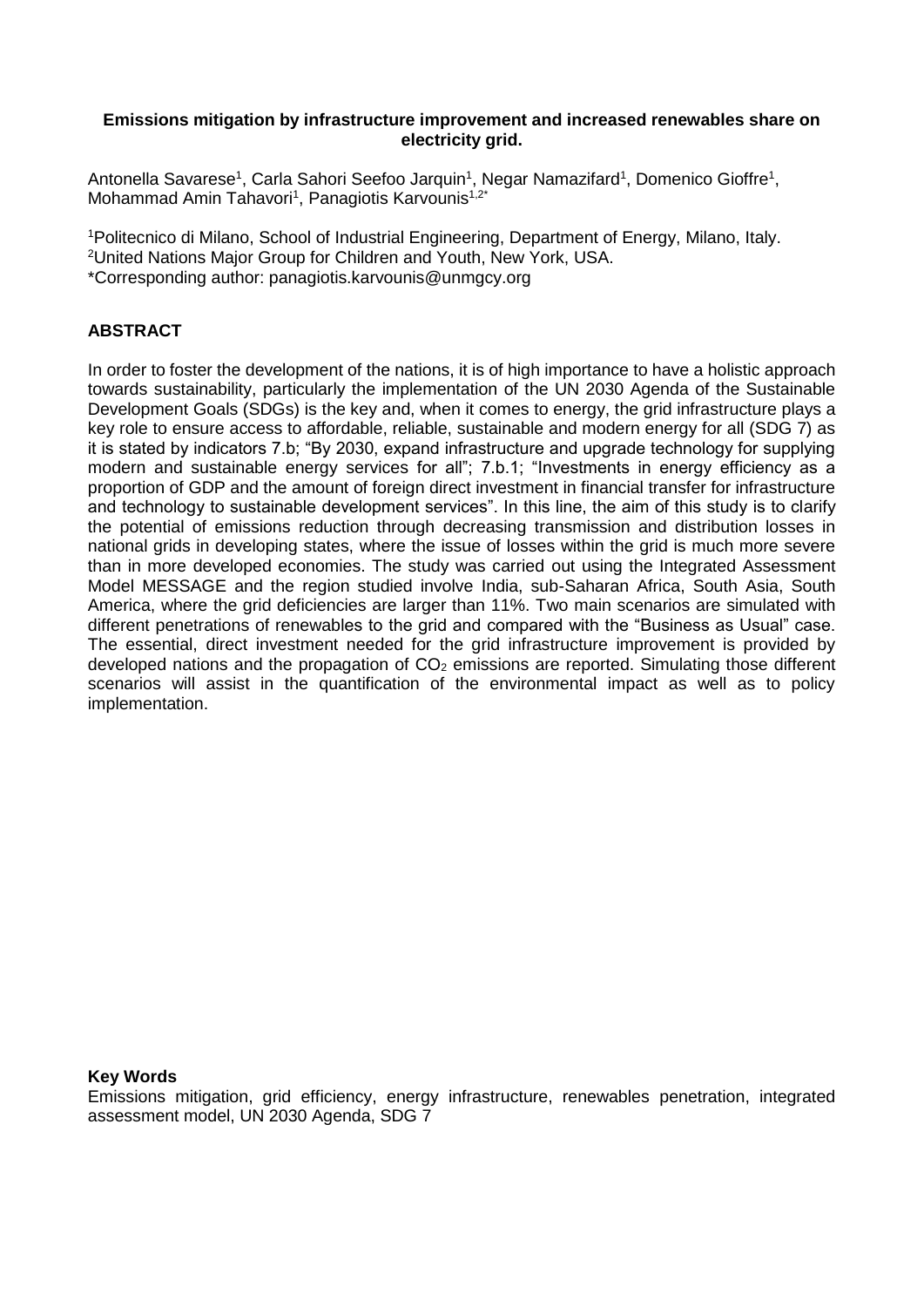## **INTRODUCTION**

The 2030 Agenda of Sustainable Development includes 17 Sustainable Development Goals and 169 associated targets to measure the progress towards its achievement. The balance and integration between economic, social and environmental dimension is fundamental and major attention is given to energy services, indeed as stated in the 7th goal it is necessary to "*Ensure access to affordable, reliable, sustainable, and modern energy for all"*. As it is known, the electricity access as well as the efficiency of the power infrastructure is vital to industry and can have a profound effect on a nation's economy. Moreover, power outages can cause school closures, disrupt services causing huge losses to the economic system [1]. One of the main issues in developing countries, both with a carbon intensive electricity mix, is in fact the access electricity. In these countries there is a mismatch between the growth of the electricity production and electricity demand, highly driven by population growth, for instance, given current conditions, while nearly 1 billion people in Sub Saharan Africa alone may gain electricity access by 2040, due to population growth, an estimated 530 million people in the region will still have no electricity access (IEA 2014). This shows how universal electricity access will not be met by 2030 unless urgent measures are taken [2][10].

Our work was based on the idea of bounding the achievement of universal electricity access with the use of clean energy sources, looking at the effect of right policies, strategic planning, regulations and subsidies. It was decided to pick India to see the specific effects of improvement in grid efficiency and subsidies on renewable energy sources (RES).



By 2017, India was already the third largest electricity generator in the world behind China and USA, however its electricity consumption per capita during the same year (1117 kWh) was less than one-fourth that of China, and one-third of the World average [3]. In the figures 1 and 2, we can see how the change of the electricity generation by fuel between 1990 and 2016. It is important to notice that the total generated electricity grew about 5 times in almost 3 decades, passing from 292,732 GWh in 1990 to 1,477,564 GWh in 2016, where there was also an increase in coal share from 65,46% to 74,77% [4]. To further understand the current situation in India, it is important to look at the energy access as well, as shown in Img. 3, the percentage of population with access to electricity grew in the last years but it still must reach the 100%. According to India's Ministry of Power of the 177 million rural households in the country, only 152 million (86%) have been provided with electrical connection. If we look at predictions on population and economic growth for this country, we can see how electricity demand in India is expected to double over the coming decade, and how this electricity will be generated is critically important for both India and the world [5].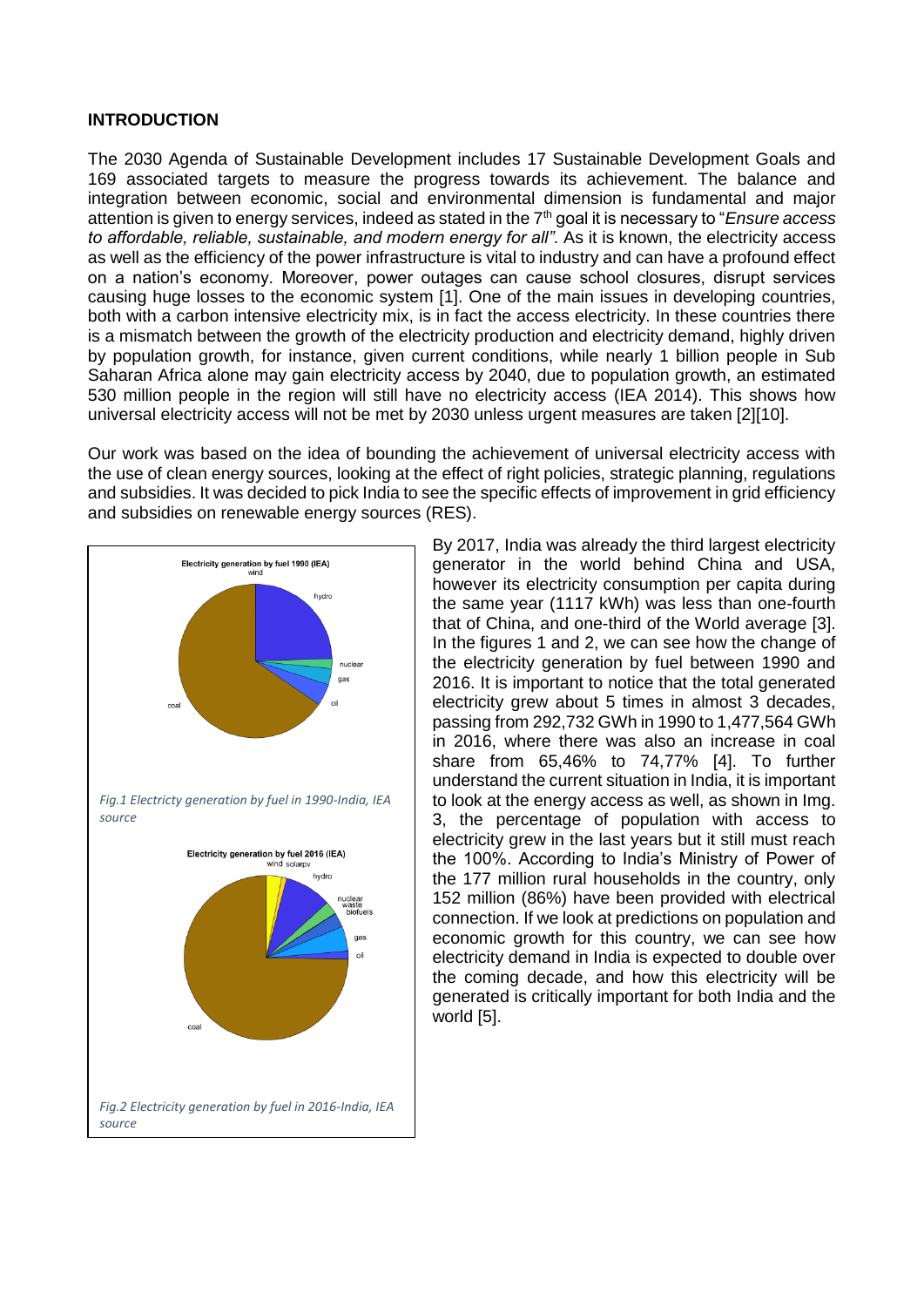# **IMPLEMENTATION OF THE MODEL**

The IIASA's model MESSAGE for Austria was been modified in order to analyse India and see which was the best combination of subsidies both for the grid and the integration of RES, as well as the results in terms of reduction of greenhouse gases emissions in the electric energy sector of the country in comparison to the emission levels in 2012 which, for the electric generation sector, accounted for around 1000 Mton of CO2e [6].



#### **Demand function and data**

The electricity consumption can be expressed in general as a function of GDP, electricity tariff, gas price and population in the rural and urban areas. Analysing it in this way, we have been able to better characterize electricity demand having different growth of rural and urban population. It has been implemented as follows in the code [9]:

| TERM               | <b>DESCRIPTION</b>                                                 | <b>COEFFICIENT</b> | <b>DESCRIPTION</b>                    |
|--------------------|--------------------------------------------------------------------|--------------------|---------------------------------------|
| $EC_{rel}(t)$      | Electricity demand at<br>time t relative at the<br>reference year* |                    |                                       |
| $Y_{rel}(t)$       | Income at time t<br>relative to the<br>reference year              | $0.825$ [7]        | India's income<br>elasticity          |
| $Pe_{rel}(t)^{**}$ | Relative price of<br>electricity at time t                         | $1.3$ [7]          | Elasticity of price of<br>electricity |
| $R_{rel}(t)$       | Relative rural<br>population at time t                             | $0.005286$ [8]     | Growth rate for rural<br>population   |
| $U_{rel}(t)$       | <b>Relative Urban</b><br>population at time t                      | $0.0232$ [8]       | Growth rate for urban<br>population   |

| $EC_{rel}(t) = Y_{rel}(t)^{\beta_1} * Pe_{rel}(t)^{-\beta_2} * R_{rel}(t)^{\beta_3} * U_{rel}(t)^{\beta_5}$ |  |
|-------------------------------------------------------------------------------------------------------------|--|
|-------------------------------------------------------------------------------------------------------------|--|

\*Reference year: 2015; \*\*The model used, predict the Pe so it was assumed the relative one be equal to 1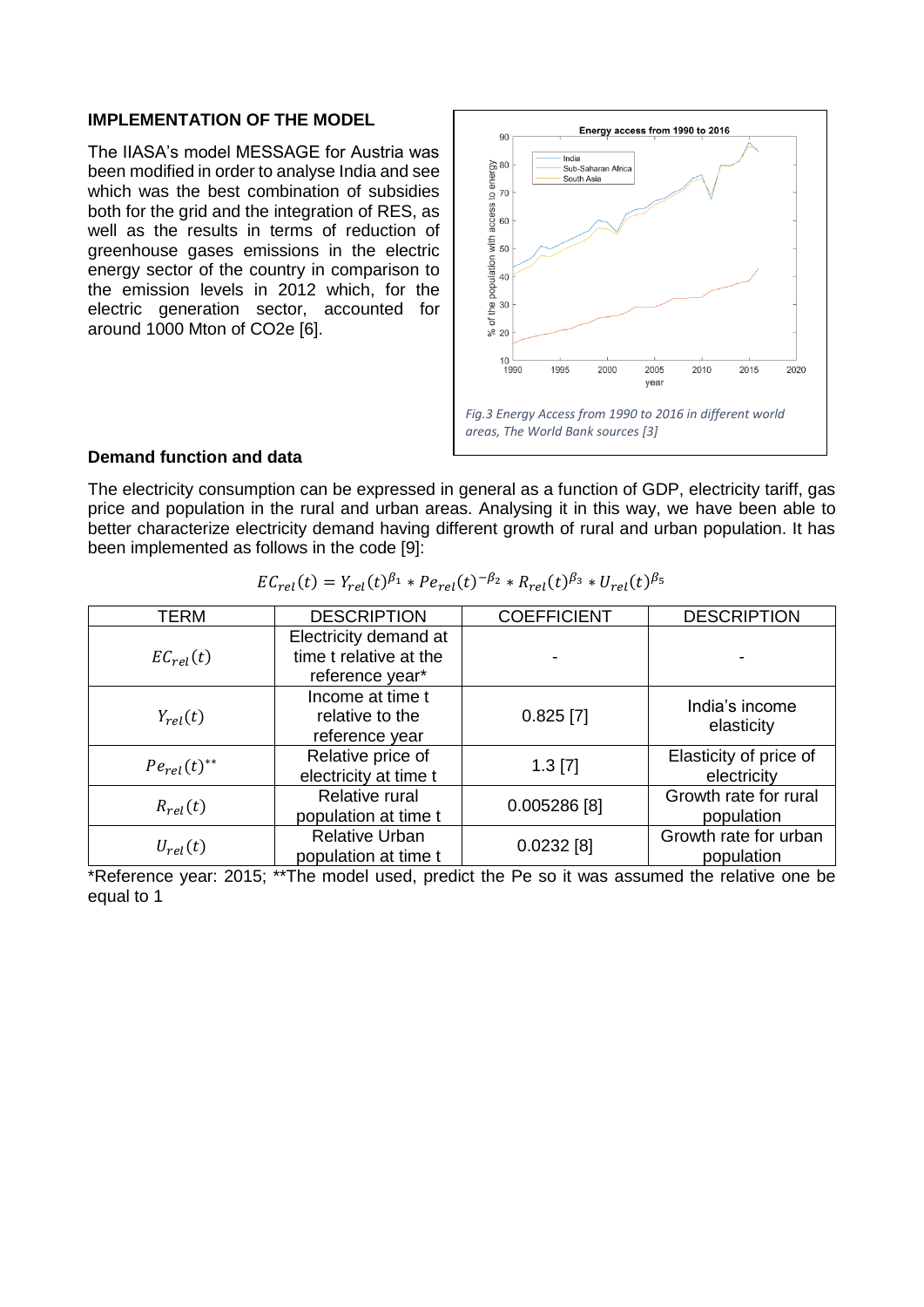



The scheme in figure 4 is the standard structure of the MESSAGE model, and it is the one that we used as a guideline for both the business as usual scenario and the new policy scenario. On the other hand, the Img.5 represents the modified scheme of the model used for our simulations and for further research, indeed, to increase the integration of renewables into the grid, is necessary to add the accumulation stage to the model to handle with the time gap between the production time lapse and the energy consumption.

The model works on a time period that goes from 1990 to 2051 with a five years step and it has been constraint and calibrated for the years 1990 and 2015, aiming to obtain reliable results for the vintage years.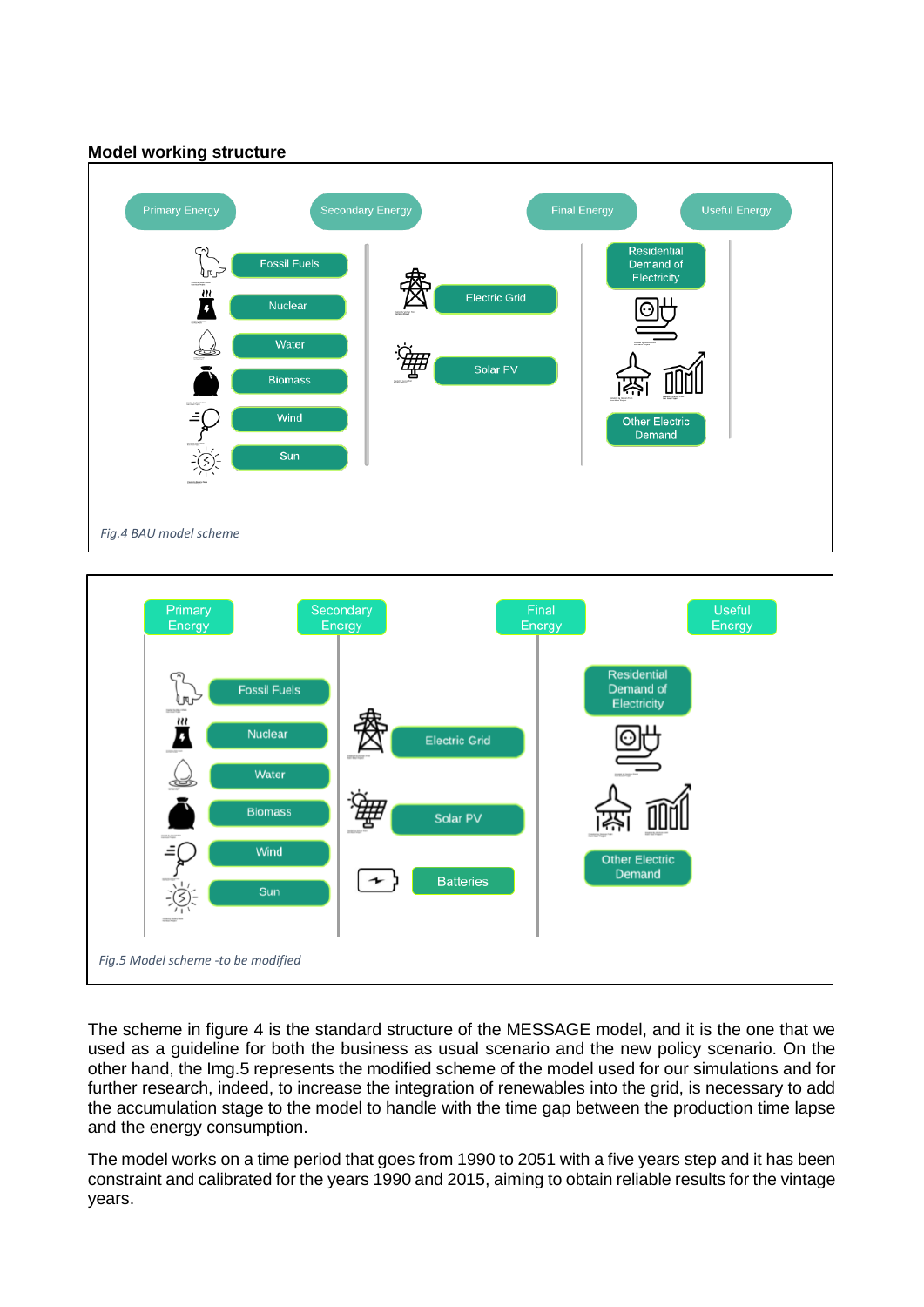#### **RESULTS AND DISCUSSION**



The Img. 6 presents the trend of transmission and distribution efficiency of the Indian electric grid. As shown in the plot, in 2000, 28% of the energy produced would get lost in the transmission and distribution stages, so working on the efficiency of the grid is fundamental to reduce the losses and surplus and lost electric energy.

The first step of this analysis is the business as usual scenario (BAU), in this case the grid transmission and distribution losses in 2050 will only decrease of 1%, assuming that fossil fuels will also be addressed of the largest slice of the total energy mix in electricity generation. Indeed, as we can see from Img.7, the activity of power plants will reach more than

3000 TWh in 2050 following current constraints on the share of the sources that have been planned by the Indian government. Also, in the BAU scenario, the needed surplus due to growth of the demand will be satisfied by an increase in the share of fossil sources of energy, while the renewables share, without accounting for large scale hydro, will not increase much and the emissions will reach a value of around 1600 MtonCO<sub>2</sub>e and a cost of electricity being constant around 15 centUSD/kWh. It is important to notice that nowadays electricity price in India is 4 INR/kWh for domestic usage (around 6 USD/kWh).[7]



The BAU scenario has been then compared with the New Policies Scenario (NPS), in this scenario the prevision for grid losses in India by 2050 is 16%, lower than the 19.33% losses of 2015, to reach this value of efficiency both grid and renewables are subsidised and thus their share on the total mix is higher.

As we can see from Img.8, the Total Activity of coal power plants is reduced compared to the BAU scenario, this is related to subsidies in renewables energy systems. The combined action of grid

efficiency and increased renewables share will lead to emission reduction of the electric energy sector as it is possible to notice from figure 10.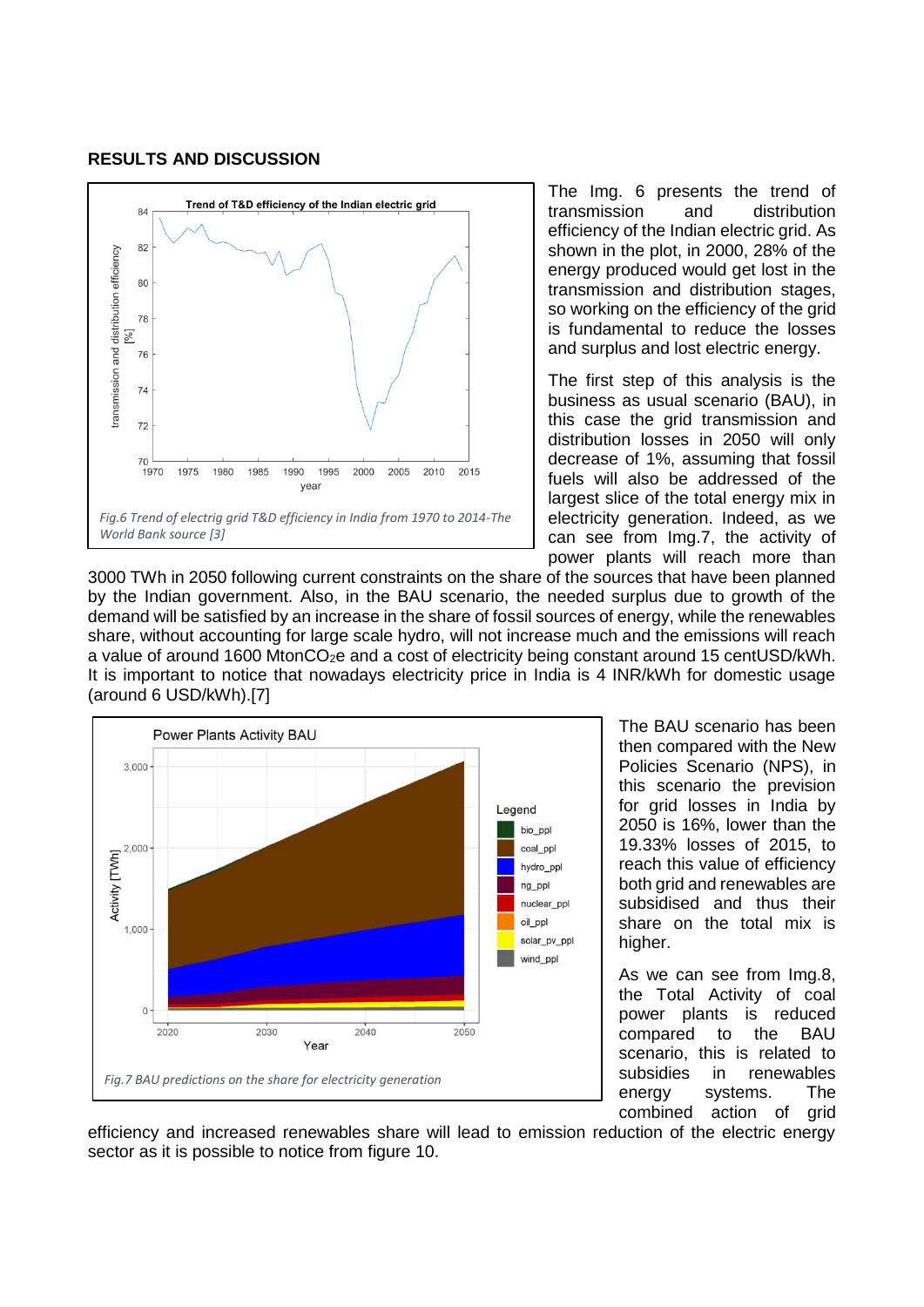

In addition to the main scenarios already discussed, also other options have been considered:

NPS with only grid efficiency improvement, **Sustainable** Development Scenario with

only arid efficiency improvement, **Sustainable** 

Development Scenario with renewable subsidies.

In the last two scenarios, a further reduction in the distribution and transmission losses was assumed with India following the path of another country with a similar

human development index, Peru. For this reason, these two scenarios are referred in the plots as "Peru scenario".

The figure 9 shows the prediction on electricity generation by fuel type in the framework of the sustainable development scenario. Not surprisingly, the further improvement of the efficiency of the grid, results in the reduction of the power plants' activity from more than 3000 TWh in BAU to less then 3000 TWh by 2050 in SDS. Indeed the constant demand and less losses in the grid leaded to a decrease in production levels for electricity generation.



From Figure 10, it can be observed that the joint effect of improving grid efficiency and increasing the renewables integration has a positive effect on the emissions levels, reducing them to 1408 Mton CO2eq. On the negative side, it is necessary to take into account that renewables have to be connected to the grid and/or to storage devices both if it's not feasible to handle the power produced due to the distance of the energy hub to the grid, a surplus of production that will otherwise cause a congestion in the grid, this represents a challenge since batteries, as every other device, have an efficiency lower than the unity, meaning that the overcoming this additional loss should

be considered as soon as the share of renewables increases.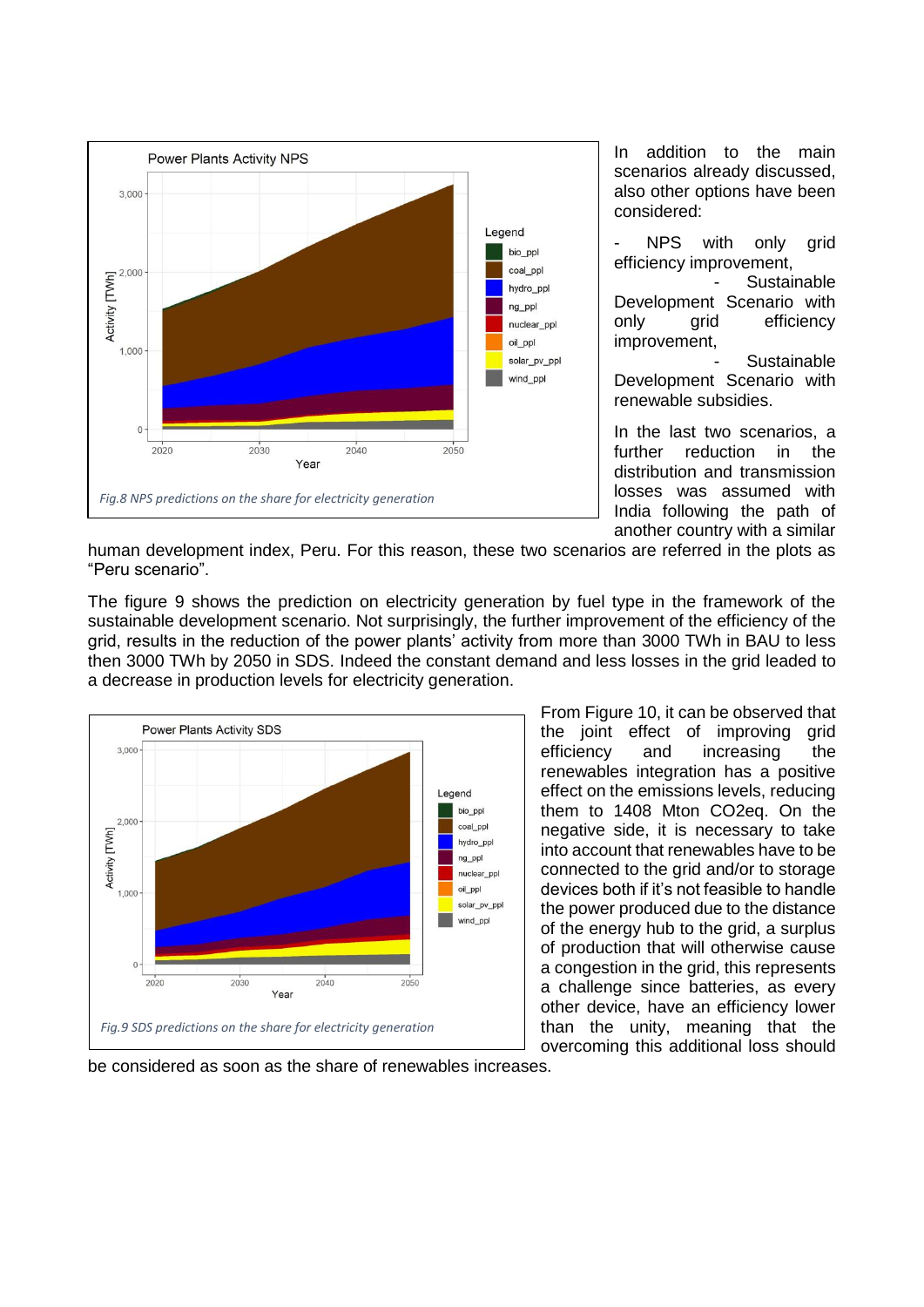